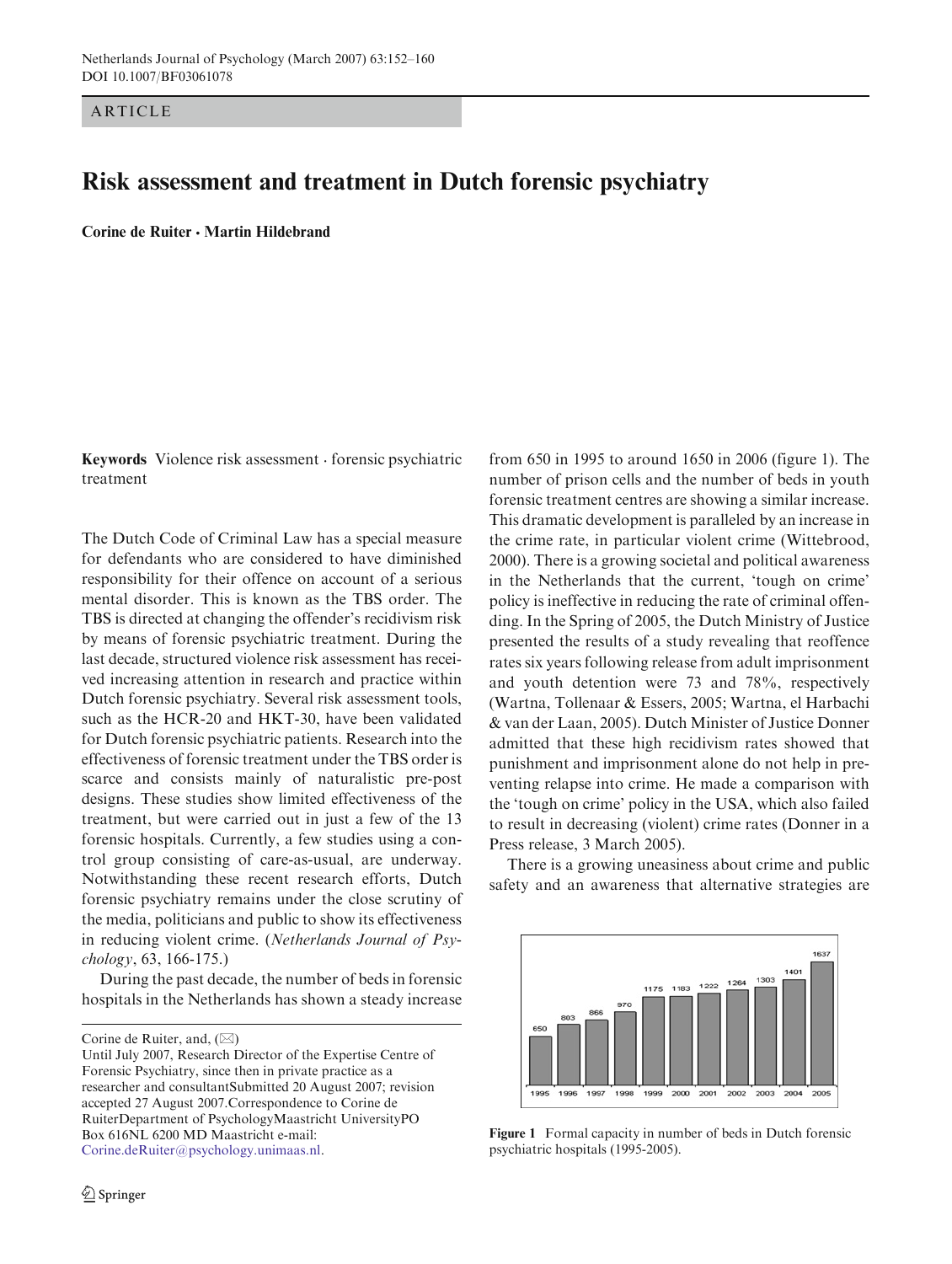needed. This is demonstrated by the fact that both the Dutch parliament and the Ministries of Health and Justice have recently asked for advisory reports on 1) the state-of-the-art in the Dutch forensic hospitals and 2) on the prevention and treatment of antisocial personality disorder, respectively. Both reports appeared at the beginning of May, 2006 (Health Council of the Netherlands, 2006; Parliamentary Committee TBS, 2006) and made a strong case for more evidence-based treatment in the forensic mental health field.

In this article, we will start with a brief overview of the legal context in which the treatment of mentally disordered offenders takes place in the Netherlands. Subsequently, we will describe recent research on risk prediction in Dutch mentally disordered offenders. Next, current treatment practices are described, with a special emphasis on recently started innovative projects. Finally, future developments will be discussed, with attention to research and practice.

## Legal context

According to the Dutch Code of Criminal Procedure (CCP; Art. 352, section 2) and the Dutch Code of Criminal Law (CCL; Art. 39), in cases where the criminal act is proven but the offender cannot be held responsible for his act due to a mental defect or disorder, the offender will not be considered punishable (for a more extensive discussion of Dutch criminal law in relation to mentally disordered offenders, see De Ruiter & Hildebrand, 2003). The question whether the defendant has committed the offence precedes and is distinguished from the question whether he or she is punishable, which depends on (among other things) whether the defendant is to be held responsible with regard to the crime committed (see Art. 350 CCP). Thus, Dutch law distinguishes both blameworthiness/unlawfulness of the acts and the blameworthiness of the defendant. Both types of blameworthiness are a precondition for a conviction. In this article, the male pronoun is used to refer to both genders.

Dutch criminal law recognises two measures that can be applied to mentally disturbed offenders. First, the law offers the possibility for a defendant who is found not responsible for the crime to be admitted to a psychiatric hospital if he is a danger to himself or to others or to the general safety of persons or property (Art. 37, section 1 CCL). Second, Article 37a of the Dutch CCL states that a defendant who, at the time of the alleged crime, suffered from a mental defect or disorder may receive what is called a 'disposal to be involuntary admitted to a forensic psychiatric hospital on behalf of the state' (maatregel van terbeschikkingstelling, TBS). In the remainder of this

paper, we will refer to this judicial measure as 'TBS order'. The court can impose a TBS order if all of the following conditions apply (Art. 37a CCL):

- 1. The defendant must suffer from a mental disorder, which means that his responsibility for the alleged crime is (severely) diminished or absent (we will later elaborate on the degrees of criminal responsibility in the Dutch legal system);
- 2. The crime carries a prison sentence of at least four years, or the offence belongs to a category of offences specifically mentioned in the law as carrying a lesser sentence;
- 3. There is a risk for the safety of other people or for the general safety of persons or goods.

Theoretically, a TBS order is of indefinite duration (Art. 38e, section 2 CCL). Initially imposed for two years (Art. 38d, section 1 CCL), it may be extended for one or two yearly periods as the court re-evaluates the patient to determine whether the risk for the safety of society is still too high (Art. 38d, section 2 CCL). TBS involves involuntary admission to a specialised maximum-security forensic psychiatric hospital (Art. 37d, section 1 CCL) aimed at motivating the patient to participate voluntarily in the treatment programmes offered by the hospital. Although there are differences in the treatment models the 13 Dutch forensic psychiatric institutions adhere to, the treatment provided within the legal framework of the TBS generally strives to effect enduring psychological and behavioural change that results in a reduction in violence risk. As to the differences in the treatment models, some hospitals adhere to a therapeutic community model in which patients with different mental disorders are mixed (e.g., Van der Hoeven Clinic), whereas other hospitals have created special units for patients with different forms of psychopathology (e.g., autism spectrum disorders, sex offenders with deviant sexual preferences, psychotic disorders).

## Structured violence risk assessment

In the past, risk judgements were mostly based on a global clinical judgement of the patient, which led to a lack of accountability and transparency, and to inaccuracy, in risk judgements. Starting at the end of the 1990s, Dutch forensic psychiatric hospitals started to use structured risk assessment instruments to judge the risk of violence risk in their patients. Such judgements are needed regularly during the course of TBS treatment, for instance, when starting unsupervised leave and when the annual or biannual advice to the court is presented. These instruments, such as the HCR-20 (Webster,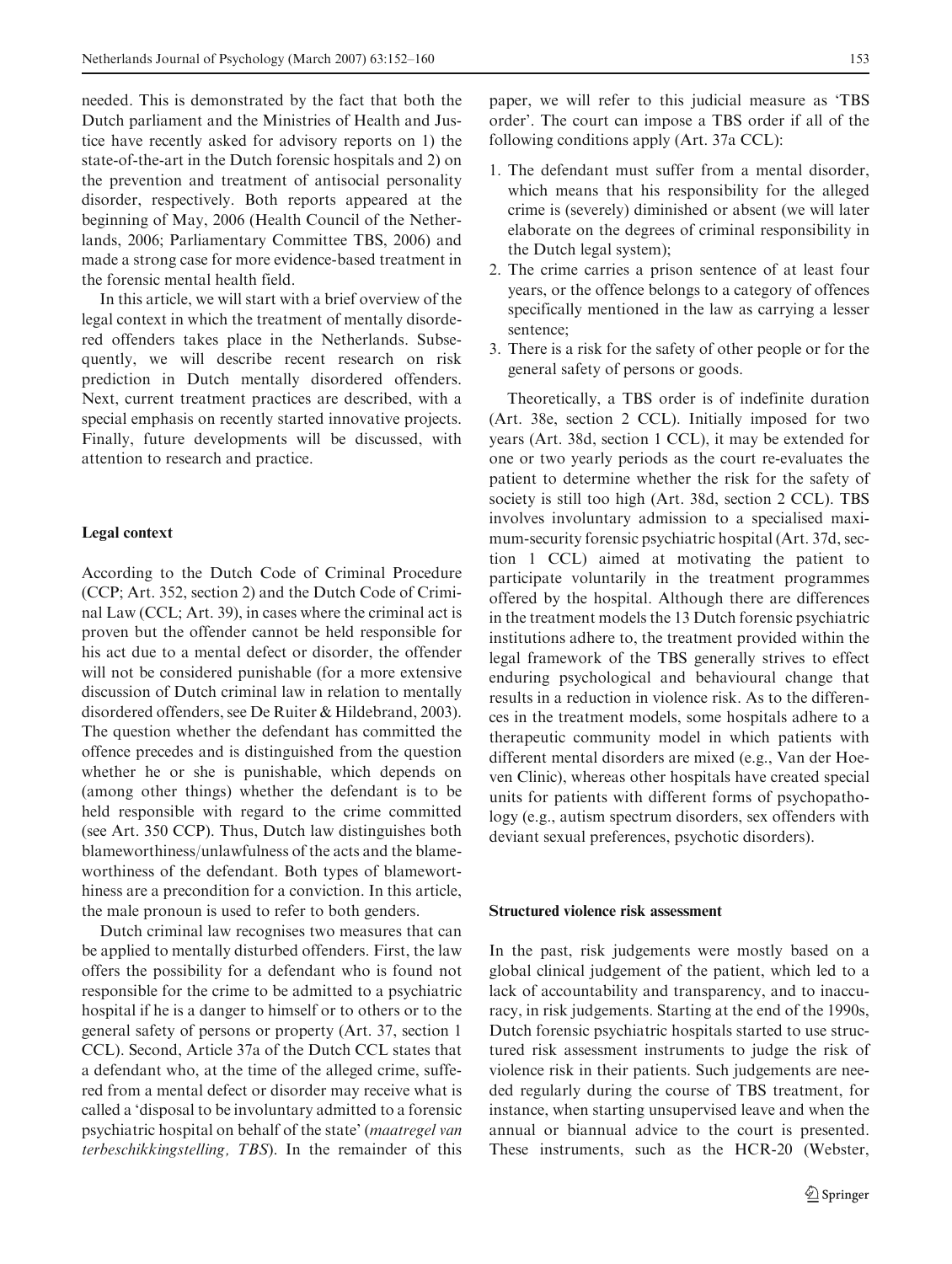Douglas, Eaves & Hart, 1997; Dutch translation: Philipse, de Ruiter, Hildebrand & Bouman, 2000) and SVR-20 (Boer, Hart, Kropp & Webster, 1997; Dutch translation: Hildebrand, de Ruiter & van Beek, 2001), are significantly better predictors of violent recidivism than unstructured clinical judgement (De Vogel, de Ruiter, van Beek & Mead, 2003; de Vogel, de Ruiter, Hildebrand, Bos & van de Ven, 2004). Structured tools for violence risk assessment originate from North America, but are now in use in many other jurisdictions. Research from several different European countries supports the predictive accuracy of the HCR-20 and the SVR-20, and related instruments (Sweden, HCR-20; Belfrage, Fransson & Strand, 2000; United Kingdom, SVR-20; McPherson, 2003; Switzerland, SVR-20: Dietiker, Dittman & Graf, 2007; Germany, HCR-20; Dahle, 2006). Nowadays, as a general procedure, Dutch forensic psychiatric institutions perform structured risk assessments of 'TBS patients' and base their judgements on these structured methods.

The HCR-20 is a structured professional guideline (checklist) for the assessment of risk for violence in adult offenders. The HCR-20 consists of 20 items, all developed from a thorough consideration of the empirical literature and the clinical expertise of a number of experienced forensic mental health professionals. Ten items relate to risk factors in the past (historical scale), five items relate to the present state of the patient (clinical scale), and five items relate to the future (risk management scale). Table 1 presents the items of the HCR-20.

The items are coded on a three-point scale:  $0'$  = item does not apply according to the available information, '1'  $=$  item probably or partially applies, '2'  $=$  item definitely applies. Information needed to code the items of the HCR-20 includes, for example, criminal records/police files, psychological/psychiatric reports, observations, and is preferably from different sources and gathered using different methods. The coding of the 20 items should be viewed as the first step in the assessment process. In any given risk assessment, there can be additional, case-specific risk factors that are relevant. The final risk judgement, the structured professional judgement that is arrived at through the process of coding the items and integrating all available information, has to be judged as 'low, 'moderate' or 'high' and is valid for a specific time period (e.g., during a specific treatment phase) and/or for a given context (e.g., inpatient or outpatient). The final risk judgement is not a simple summation of the HCR-20 items scores, but (also) depends on specific combinations or factors or other considerations (i.e., case-specific factors).

De Vogel, de Ruiter, Hildebrand, Bos and van de Ven (2004) retrospectively examined the predictive validity of the HCR-20 for violent recidivism after discharge. The HCR-20 was coded on the basis of file information of 120 forensic psychiatric patients discharged from the Dr Henri van der Hoeven Clinic between 1993 and 1999. The patients were divided into four groups based on their type of discharge:

- 1. Transmural. Discharge by the court in line with the hospital staff's advice and after a 'transmural phase' a resocialisation period in which the patient lives outside the secure forensic hospital, but is still supervised and treated by the staff of the hospital;
- 2. Conforming. Discharge by the court in line with the hospital staff's advice, but without a preceding transmural phase;
- 3. Contrary. Discharge by the court against the hospital staff's advice;
- 4. Readmission. The treatment is not terminated; instead the patient is readmitted to another forensic psychiatric hospital or to a penitentiary institution.

| <b>Table 1</b> Items of the HCR-20. |  |
|-------------------------------------|--|
|-------------------------------------|--|

| <b>Historical items</b> |                                         |                | <b>Clinical items</b>                      |                | <b>Risk management items</b>               |  |
|-------------------------|-----------------------------------------|----------------|--------------------------------------------|----------------|--------------------------------------------|--|
| H1                      | Previous violence                       | C1             | Lack of insight                            | R1             | Plans lack feasibility                     |  |
| H <sub>2</sub>          | Young age at first violence<br>incident | C <sub>2</sub> | Negative attitude                          | R <sub>2</sub> | Exposure to destabilisers                  |  |
| H <sub>3</sub>          | Relationship instability                | C <sub>3</sub> | Active symptoms of major mental<br>illness | R <sub>3</sub> | Lack of personal support                   |  |
| H <sub>4</sub>          | Employment problems                     | C4             | Impulsivity                                | R4             | Noncompliance with remediation<br>attempts |  |
| H <sub>5</sub>          | Substance use problems                  | C5             | Unresponsive to treatment                  | R <sub>5</sub> | <b>Stress</b>                              |  |
| H <sub>6</sub>          | Major mental illness                    |                |                                            |                |                                            |  |
| H7                      | Psychopathy                             |                |                                            |                |                                            |  |
| H8                      | Early maladjustment                     |                |                                            |                |                                            |  |
| H <sup>9</sup>          | Personality disorders                   |                |                                            |                |                                            |  |
| H10                     | Prior supervision failure               |                |                                            |                |                                            |  |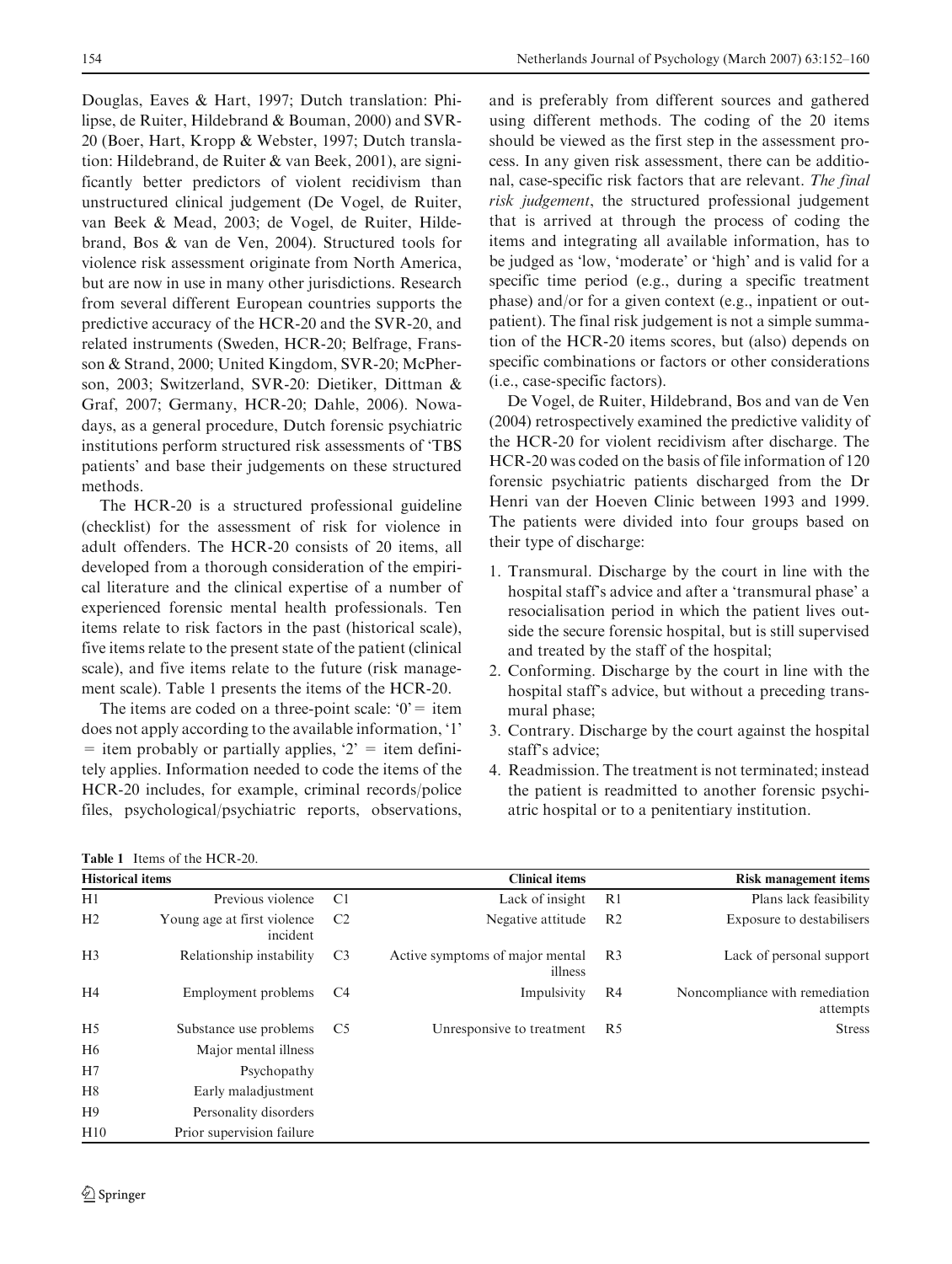|                                 |            | <b>Violent offending</b> |           | <b>General offending</b> |           |                     |
|---------------------------------|------------|--------------------------|-----------|--------------------------|-----------|---------------------|
| $HCR-20$                        | <b>AUC</b> | <b>SE</b>                |           | <b>AUC</b>               | <b>SE</b> | R                   |
| Total score                     | $0.82***$  | 0.04                     | $0.52$ ** | $0.70***$                | 0.05      | $0.35***$           |
| Final risk judgement            | $0.79***$  | 0.04                     | $0.51$ ** | $0.66$ **                | 0.05      | $0.30***$           |
| Historical scale                | $0.80***$  | 0.04                     | $0.47***$ | $0.70***$                | 0.05      | $0.34***$           |
| Clinical scale                  | $0.77***$  | 0.04                     | $0.46$ ** | $0.67***$                | 0.05      | $0.30***$           |
| Risk management scale           | $0.79***$  | 0.04                     | $0.47***$ | $0.67***$                | 0.05      | $0.30***$           |
| Unstructured clinical judgement | $0.68***$  | 0.05                     | $0.32***$ | 0.63                     | 0.05      | $0.22$ <sup>*</sup> |

HCR-20 = Historical Clinical Risk Management-20, AUC = area under the curve,  $SE =$  standard error,  $r =$  point-biserial correlation, violent offending = including sexual and homicide offences.  $\uparrow p < 0.05$ ,  $\uparrow\uparrow p < 0.01$ ,  $\uparrow\downarrow\uparrow p < 0.001$  (two-tailed).

Table 3 Predictive validity of the HCR-20 for physical violence during treatment (n = 127). Source: De Vogel & De Ruiter (2006).

| <b>Consensus</b> judgement  |            |      |           |  |  |
|-----------------------------|------------|------|-----------|--|--|
| $HCR-20$                    | <b>AUC</b> | SЕ   | R         |  |  |
| Total score                 | $0.85***$  | 0.04 | $0.43***$ |  |  |
| Final risk<br>judgement     | $0.86***$  | 0.04 | $0.49***$ |  |  |
| Historical scale            | $0.77***$  | 0.05 | $0.32***$ |  |  |
| Clinical scale              | $0.80***$  | 0.05 | $0.36***$ |  |  |
| Risk<br>management<br>scale | $0.79***$  | 0.05 | $0.35***$ |  |  |
|                             |            |      |           |  |  |

HCR-20 = Historical Clinical Risk Management-20, AUC = area under the curve,  $SE =$  standard error,  $r =$  Pearson point-biserial correlation.  $p < 0.05$ ,  $p < 0.01$ ,  $p > 0.001$  (two-tailed).

According to De Vogel et al. (2004), these types of discharge reflect different unstructured clinical risk judgements. Discharge in line with the hospital staff's advice after a transmural phase reflects the lowest risk, readmission to another secure institution is considered to represent the highest risk. The HCR-20 demonstrated good predictive validity for violent recidivism. Also, the HCR-20 was a significantly better predictor of violent recidivism than the unstructured clinical judgement(s) (table 2).

In a subsequent prospective study, De Vogel and De Ruiter (2006) related HCR-20 scores to incidents of physical violence during forensic psychiatric treatment in 127 male mentally disordered offenders. Ratings were conducted by three independent assessors (treatment supervisor, group leader and researcher) who reached a consensus during a case conference. As table 3 shows, the historical, clinical and risk management subscales all performed quite well (AUCs between 0.77 and 0.80); the final risk judgement yielded the highest degree of predictive accuracy (AUC =  $0.86$ ).

Philipse, van Erven and Peters (2002) retrospectively examined the predictive validity of the HCR-20 in a sample of 69 forensic psychiatric patients (64 men, 5) women) discharged between 1996 and 1998. Table 4 presents AUC values for a subgroup of patients  $(n =$ 

**Table 4** Predictive validity HCR-20 ( $n = 45$ ). Source: Philipse, van Erven & Peters (2002).

|                                    | Serious violent recidivism $(n = 6)$ |  |  |
|------------------------------------|--------------------------------------|--|--|
| $HCR-20$                           | AUC                                  |  |  |
| Total score                        | $0.78^*$                             |  |  |
| Final risk judgement               | $0.82^*$                             |  |  |
| Historical scale                   | $0.89***$                            |  |  |
| Clinical scale                     | 0.67                                 |  |  |
| Risk management scale              | 0.64                                 |  |  |
| Unstructured clinical<br>judgement | $0.76^*$                             |  |  |

HCR-20 = Historical Clinical Risk Management-20, AUC = area under the curve, serious violent recidivism  $=$  including physical threats, not including sexual recidivism.  $p < 0.05$ ,  $p < 0.01$ .

45) who were free and at risk during the follow-up period  $(M = 4.3 \text{ years}; \text{min.} = 1.75, \text{max.} = 5.75 \text{ years})$  and not recidivated with a sexual offence. The results show that the predictive validity of the HCR-20 for violent offences was good for the HCR-20 total score (AUC =  $0.78$ ), the Historical scale (AUC =  $0.89$ ) and for the final risk judgement ( $AUC = 0.82$ ). The Clinical and Risk management scale showed no significant association with violent recidivism in this study.

Canton (2004) examined the predictive accuracy of the HKT-30, a Dutch risk assessment tool that was developed in the Netherlands based on several national and international instruments. The HKT-30 consists of 30 items (11 historical items, 13 clinical and dynamic items, and 6 future items) scored on a five-point scale. The HKT-30 was coded on the basis of 123 psychological/psychiatric reports written for the court (in Dutch: Pro Justitia rapportages) in the years 1993-1995. Recidivism was defined as a new conviction. The predictive validity of the HKT-30 total score for serious recidivism (e.g., homicide, sexual offences, assault) was 0.71 and comparable with the unstructured clinical judgement  $(AUC = 0.70)$ . The author did not examine the predictive accuracy of the final risk judgement based on the HKT-30. The AUC value of 0.71 is considerably lower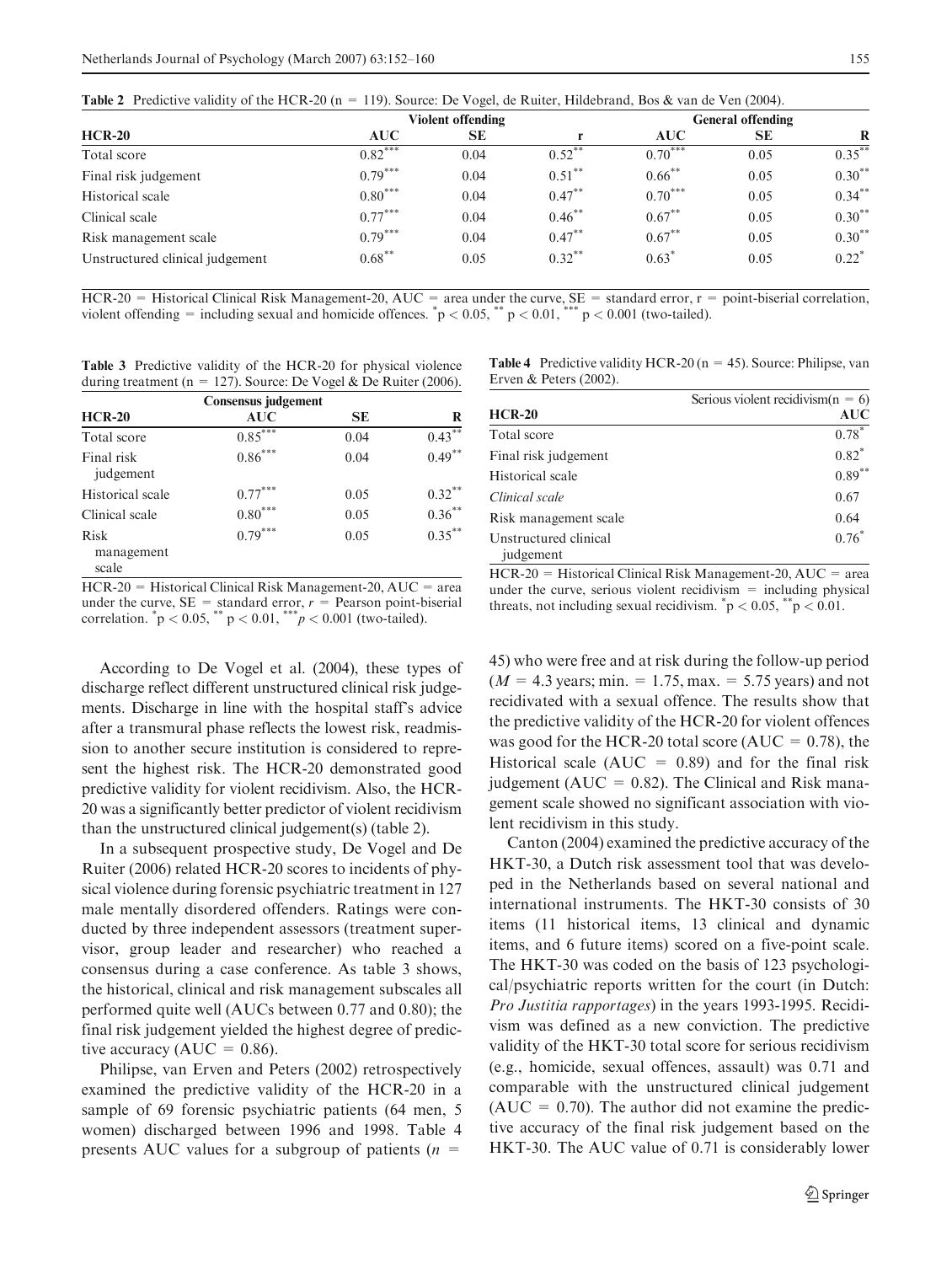than the HCR-20 AUC values reported by De Vogel and colleagues (De Vogel et al., 2003, 2004; de Vogel & de Ruiter, 2006). However, the question which instrument is best suited for the prediction of violent behaviour and should therefore be used in Dutch forensic hospitals as a general procedure is still unclear.

Hildebrand, Hesper, Spreen and Nijman (2005) retrospectively investigated whether the HCR-20 and HKT-30 led to accurate predictions of future violence after discharge in a sample of 156 male mentally disordered offenders involuntarily admitted to one of eight forensic psychiatric hospitals in the Netherlands. An important question was whether one risk assessment instrument predicts more accurately than the other. The study variables (HCR-20, HKT-30) were coded from institutional files. All files were reviewed by two independent raters: one rater coded the HCR-20, and one rater coded the HKT-30. Violent recidivism was defined as a new conviction by the court for a violent offence in accordance with Dutch criminal law. It was found that all AUC values for the HCR-20 and HKT-30 subscales, total score and final risk judgement were significant (table 5). The AUCs demonstrating the strength of the relationship of the HCR-20 historical scale (AUC =  $0.71$ ), the HKT-30 final risk judgement (AUC =  $0.73$ ) and HKT-30 total score (AUC =  $0.72$ ) were moderate to good. Statistical comparison of AUC values of (scales of) the HCR-20 and HKT-30 revealed no significant differences between the instruments. However, a trend was found indicating that the final risk judgement based on the HKT-30 was more accurate than the final risk judgement based on the HCR-20 ( $\overline{\tau}^2$  (1, 153) = 3.4,  $p = 0.066$ ).

**Table 5** Predictive validity of the HCR-20 and HKT-30 ( $n = 152$ ). Source: Hildebrand et al. (2005).

|                                                                                                                                                                                                                                                                                                              | Violent recidivism |      |               |                       |  |
|--------------------------------------------------------------------------------------------------------------------------------------------------------------------------------------------------------------------------------------------------------------------------------------------------------------|--------------------|------|---------------|-----------------------|--|
| <b>Instrument</b>                                                                                                                                                                                                                                                                                            | AUC                | SЕ   | 95% CI        | R                     |  |
| $HCR-20$                                                                                                                                                                                                                                                                                                     |                    |      |               |                       |  |
| Total score                                                                                                                                                                                                                                                                                                  | $0.67***$          | 0.05 | $0.57 - 0.77$ | $0.27***$             |  |
| Final risk judgement                                                                                                                                                                                                                                                                                         | $0.64***$          | 0.05 | $0.54 - 0.75$ | $0.22$ **             |  |
| Historical scale                                                                                                                                                                                                                                                                                             | $0.71***$          | 0.05 | $0.61 - 0.81$ | $0.28^{\ast\ast\ast}$ |  |
| Clinical scale                                                                                                                                                                                                                                                                                               | $0.62^*$           | 0.05 | $0.52 - 0.72$ | $0.17*$               |  |
| Risk management scale                                                                                                                                                                                                                                                                                        | $0.62^*$           | 0.05 | $0.54 - 0.75$ | $0.19*$               |  |
| $HKT-30$                                                                                                                                                                                                                                                                                                     |                    |      |               |                       |  |
| Total score                                                                                                                                                                                                                                                                                                  | $0.72***$          | 0.05 | $0.63 - 0.81$ | $0.32***$             |  |
| Final risk judgement                                                                                                                                                                                                                                                                                         | $0.73***$          | 0.05 | $0.64 - 0.81$ | $0.36***$             |  |
| Historical scale                                                                                                                                                                                                                                                                                             | $0.67***$          | 0.05 | $0.57 - 0.76$ | $0.24***$             |  |
| Clinical and dynamic<br>scale                                                                                                                                                                                                                                                                                | $0.69***$          | 0.05 | $0.60 - 0.79$ | $0.28***$             |  |
| Future scale                                                                                                                                                                                                                                                                                                 | 0.68               | 0.05 | 0.58-0.79     | 0.28                  |  |
| $\mathbf{H}\mathbf{C}\mathbf{D}$ $\mathbf{A}\mathbf{0}$ $\mathbf{H}$ $\mathbf{H}$ $\mathbf{H}$ $\mathbf{C}\mathbf{H}$ $\mathbf{H}$ $\mathbf{D}$ $\mathbf{H}$ $\mathbf{M}$ $\mathbf{H}$ $\mathbf{H}$ $\mathbf{C}\mathbf{D}$ $\mathbf{A}\mathbf{0}$ $\mathbf{H}\mathbf{H}$ $\mathbf{H}$ $\mathbf{D}\mathbf{0}$ |                    |      |               |                       |  |

HCR-20 = Historical Clinical Risk Management-20, HKT-30 = Historical, Clinical, Future-30 (in Dutch: Historisch Klinisch Toekomst-30),  $AUC =$  area under the curve,  $SE =$  standard error. <sup>\*</sup>p  $< 0.05,$  \*\*p  $< 0.01,$  \*\*\*p  $< 0.001$  (two-tailed).

The way forensic psychiatric patients leave a treatment institution has impact on the risk of recidivism. Therefore, an essential part of the treatment of forensic psychiatric patients is a gradual and supervised return to society. Based on leave it is tested whether the expected change in behaviour has occurred and will persist if liberties and responsibilities increase. Moreover, it is tested whether the patient is able to manage specific risks effectively in case of increasing liberties.

In two recent studies, by order of the Ministry of Justice, Hildebrand and colleagues retrospectively reported on the scale, nature and prediction of absconding from leave and recidivism after absconding from leave during forensic treatment in the period 2000-2005 (Hildebrand, Schönberger & Spreen, 2007; Hildebrand, Spreen, Schönberger, Augustinus & Hesper, 2006). With the exception of quantitative data on absconding and recidivism, as well as historic background data, the study variables (e.g., attitude towards treatment, coping skills, impulsivity, substance use) were coded from institutional files available at the Justice department. In general, these files were extensive and contained psychiatric and psychological evaluations, criminal history, treatment plans and treatment evaluations, the hospital's (bi)annual advice to the court about the need for prolongation of the treatment, family background data, etc. Quantitative data on absconding and recidivism were independently retrieved from the Dutch Ministry of Justice. Recidivism was defined as a new charge for an offence in accordance with Dutch criminal law.

A total of 488 incidents of absconding from leave were identified in the study period (the empirical chance of an abscondment from leave incident in the period 2000-2005 is approximately 0.002 (488 abscondments from leave divided by six years, and multiplied by 50,000 annual leaves)). The majority of the abscondments from leave incidents took place during unsupervised leave, namely in 63% of the cases; in 24% of the cases the abscondment from leave took place during supervised leave. The remaining abscondments took place during a transmural leave  $(7%)$  and probationary leave  $(6%)$ . The following variables predicted absconding from leave rather well: Psychopathy Checklist-Revised (PCL-R; Hare,  $2003$ )<sup>1</sup> total score (AUC = 0.74,  $p < 0.001$ ), total number of absences without leave (AUC = 0.72,  $p < 0.001$ ), attitude towards treatment (AUC = 0.71,  $p < 0.001$ ), use of soft drugs during treatment (AUC =  $0.72$ ,  $p < 0.001$ ), use of alcohol during treatment (AUC =  $0.71$ ,  $p < 0.001$ ), and use of

<sup>&</sup>lt;sup>1</sup> The PCL-R is a dimensional 20-item rating scale used to assess psychopathic personality disorder, psychopathy for short. Psychopathy is a strong predictor of institutional violence, rule violation and violent reoffending after release (see Hildebrand, 2004 for a review of the pertinent research).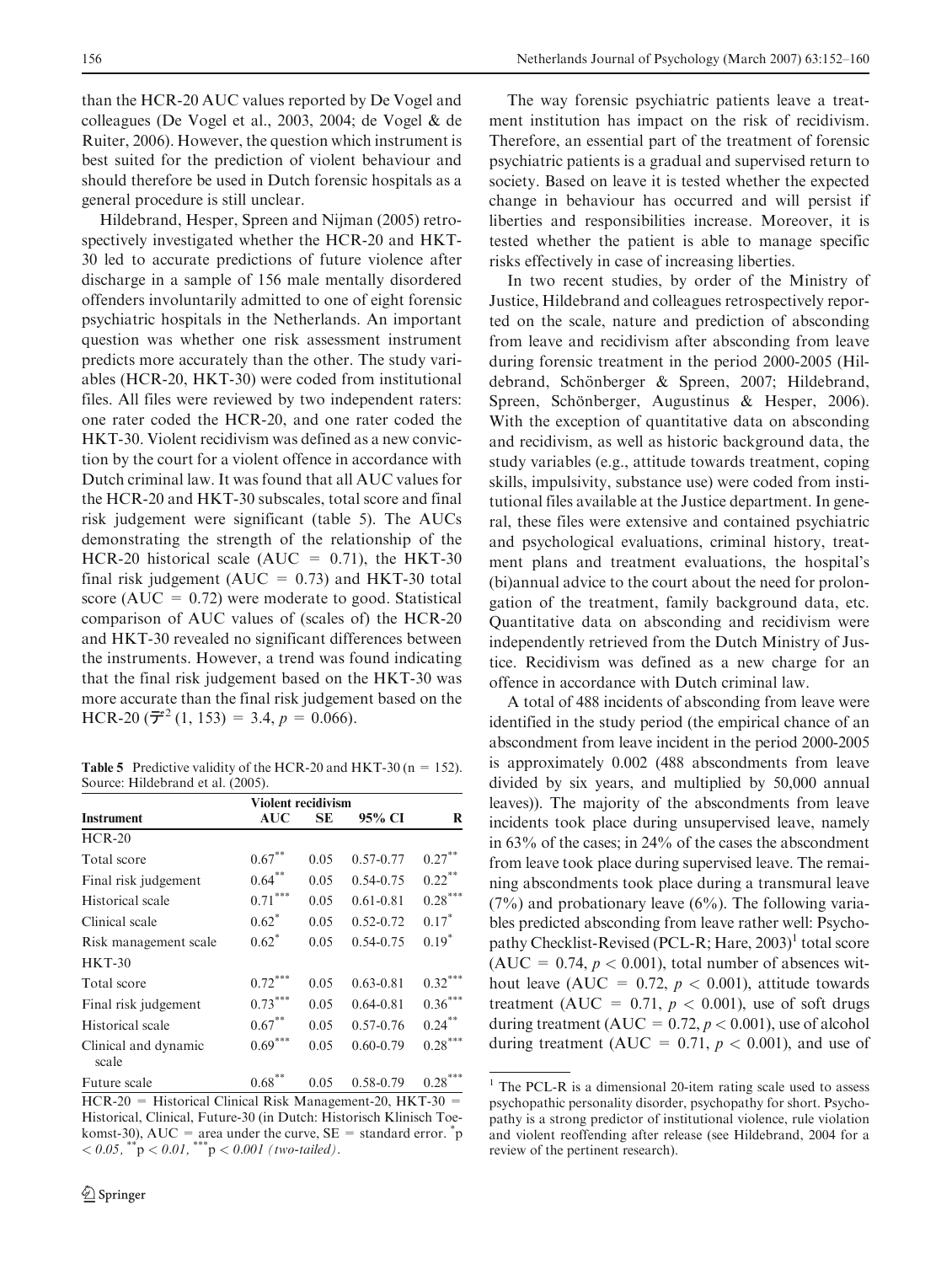hard drugs during treatment (AUC =  $0.70, p < 0.001$ ). Absconding from leave was best predicted by the total score on the nine dynamic risk factors studied (i.e., use of alcohol, soft drugs and hard drugs during treatment, impulsivity, hostility, social and relational skills, attitude towards treatment, responsibility for the offence, and coping skills), AUC = 0.82,  $p \ge 0.001$  (Hildebrand et al., 2006).

With regard to recidivism during leave, 46 new offences took place in the study period. The best individual predictors of violent recidivism were: attitude towards treatment (AUC = 0.75,  $p < 0.001$ ), use of alcohol during treatment (AUC =  $0.70, p < 0.001$ ), PCL-R total score (AUC =  $0.75$ ,  $p < 0.001$ ), PCL-R factor 2 (AUC = 0.72,  $p < 0.01$ ), and violation of conditions (AUC = 0.70,  $p < 0.001$ ). The total score on the nine dynamic factors concerning the treatment progress appeared to be the best predictor of violent recidivism, AUC = 0.79,  $p \ge 0.001$  (Hildebrand et al., 2007). All in all the favourable research findings with these violence risk assessment instruments support their use in Dutch forensic clinical practice. Still, they are far from perfect, and continuing research into their improvement and the importance of high-quality training in forensic risk assessment cannot be overemphasised.

In recent years, a number of new risk assessment tools have been developed that focus relatively more on dynamic risk factors. These instruments, such as the Structured Outcome Assessment and Community Risk Monitoring (SORM; Grann, Sturidsson, Haggard-Grann, Hiscoke, Alm et al., 2005) and the Short Term Assessment of Risk and Treatability (START; Webster, Nicholls, Martin, Desmarais & Brink, 2006) have also been translated into Dutch, and research with these instruments is currently underway in several inpatient and outpatient forensic settings in the Netherlands. Finally, the latest development in violence risk assessment is an increasing attention to protective factors. Rogers (2000) criticised risk assessment research and practice for its unbalanced emphasis on risk factors, ignoring possible protective or buffering factors. On the basis of a literature review and consultation with experienced forensic mental health professionals, De Vogel, De Ruiter, Bouman and De Vries Robbé (2007) developed the Structured Assessment of PROtective Factors for violence risk (SAPROF). Preliminary findings with the SAPROF show that the instrument can be rated reliably and forensic clinicians find it useful in motivating patients and treatment planning (De Vogel, De Ruiter & Bouman, 2007). An instrument such as the SAPROF should always be used in conjunction with a risk assessment instruments such as the HCR-20 or SVR-20.

#### Forensic mental health treatment

A large proportion of patients in Dutch forensic hospitals are suffering from a personality disorder (PD) without a concomitant major mental disorder. Hildebrand and De Ruiter (2004) found in a sample of 94 TBS patients from the Dr Henri van der Hoeven Clinic, using the Dutch version of the Structured Interview for DSM-IV Personality Disorders (SIDP; Pfohl, Blum & Zimmerman, 1997) that 66% fulfilled diagnostic criteria for a cluster B personality disorder. Lifetime comorbidity between Axis I and Axis II disorders was 72%; 48% met criteria for at least one substance-related disorder (Hildebrand & De Ruiter, 2004). Seventeen percent of the sample met criteria for schizophrenia or another psychotic disorder. Timmerman and Emmelkamp (2001) studied the prevalence of DSM-III-R Axis I and Axis II disorders with standardised semi-structured interviews in a sample of 39 TBS patients from Forensic Psychiatric Centre Veldzicht. They found 87% received a diagnosis of personality disorder, most often from Cluster B. Only three of the 39 patients were diagnosed with a major mental disorder (schizophrenia, bipolar disorder).

The Dutch forensic mental health field is increasingly aware that forensic treatment needs to be evidencebased. The recent introduction of structured risk assessment instruments has resulted in a focus on treatment of dynamic risk factors for new offences. Most forensic hospitals offer cognitive-behavioural treatments, but thus far, no controlled studies of outcome have been reported. Timmerman and Emmelkamp (2005) conducted a naturalistic follow-up study with 39 forensic inpatients across a three-year follow-up period. They reported a significant decrease on self-report measures of distrust and anger, and a significant decrease in oppositional behaviour on staff ratings, but no effect on prosocial behaviours. Most significant effects were moderate in terms of Cohen's effect size d. Greeven and De Ruiter (2004) obtained somewhat more favourable findings with their naturalistic study design in a sample of 59 personality disordered TBS patients. After two years of inpatient forensic treatment, the Personality Disorder Questionnaire-Revised (PDQ-R) showed significant improvement on all personality disorder dimensions, except for histrionic PD. Thirty-nine percent of the sample improved reliably (by more than two standard deviations; Jacobson & Truax, 1991) and 27% also fulfilled criteria for clinically significant change on self-reported personality disorder symptoms. The PDQ-R, however, is a self-report measure and it should be noted that the use of self-report measures to diagnose PDs, in particular in forensic populations, has serious drawbacks because of underreporting (De Ruiter & Greeven, 2000).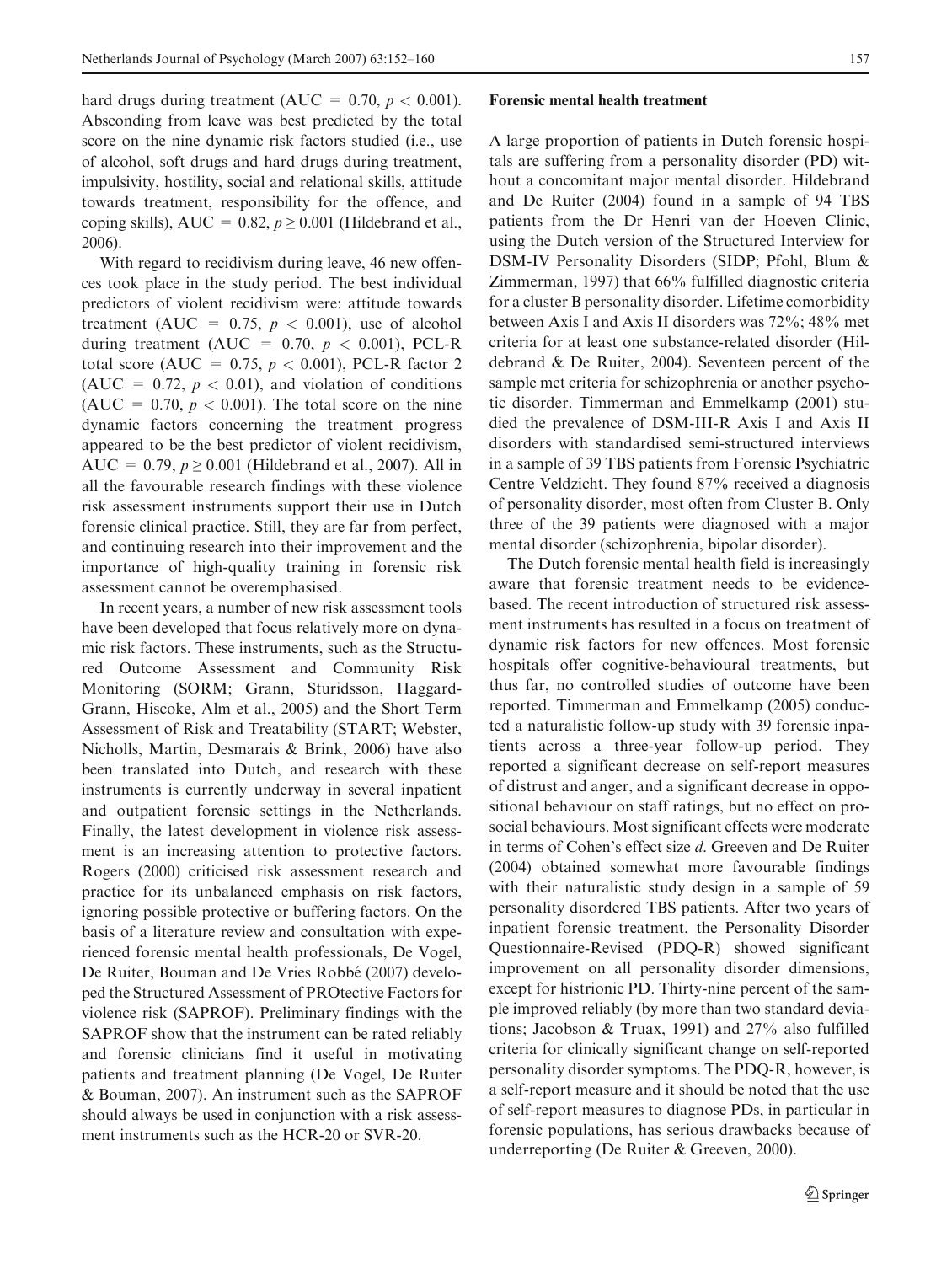Hildebrand, de Ruiter and Van Zaane (submitted) studied 87 mentally disordered offenders during a twoyear time interval, from admission to two years into treatment in one forensic hospital, the Van der Hoeven clinic. They used a standardised test battery including semi-structured interviews, self-report inventories, staff observation scales and performance-based personality tests to examine change on dynamic risk factors for violence such as egocentricity, hostility, impulsivity and distrust. In this study, the same risk factor (e.g. hostility) was always assessed using more than one diagnostic method (e.g. staff observation and self-report). The results indicated that the patients on average showed very little change on the dynamic risk factors, employing multimethod assessment. Of course, the generalisability of these findings to other forensic hospitals is limited. However, this study shows that it is not easy to effect psychological and behavioural change in patients who are staying in a forensic hospital, even though the assessment instruments that were used had been sensitive to change in earlier research, with other patient populations.

## Future research

In recent years, a number of cognitive-behavioural treatments that were initially developed for other populations have been introduced in the forensic field. Among these are Dialectical Behaviour Therapy (Van den Bosch, 2003), Aggression Replacement Training (Hornsveld, Van Dam-Baggen, Leenaars & Jonkers (2004), Liberman modules and Schema Focused Therapy (SFT; Bernstein, 2006; Bernstein, Arntz & De Vos, 2007). The original treatment protocols had to be adapted for use with forensic patients and these implementation projects included intensive training and supervisory programmes. For example, SFT is now being used with TBS patients diagnosed with antisocial personality disorder. All projects are joined by quasi-experimental research designs, in most cases the experimental treatment is compared with treatment-as-usual. A new feature of these projects, consistent with a growing international clinical research trend, is their multicentre nature; in two of the studies, three or more forensic hospitals are participating. This is an effective way of obtaining a large enough sample and it increases the generalisability of the findings.

As mentioned at the beginning of this article, Dutch forensic psychiatry is currently under close scrutiny. In their respective reports, both the Parliamentary Committee TBS and the Health Council have recommended that major investments should be made in research and development in the forensic field. Studies into the effectiveness of forensic psychiatric treatments offered are a priority. Only when proven effective risk management strategies are available, can violence risk in mentally disordered offenders be reduced.

# Author's note

Parts of this article were taken from a recent article by Corine de Ruiter and Robert L. Trestman, entitled 'Prevalence and treatment of personality disorders in Dutch forensic mental health services', which appeared in the Journal of the American Academy of Psychiatry and the Law, 35, 92-97, in 2007.

## References

- Andrews, D.A. & Bonta, J. (2003). The psychology of criminal conduct (3rd edition). Cincinnati, OH: Anderson.
- Belfrage, H., Fransson, G. & Strand, S. (2000). Prediction of violence using the HCR-20: A prospective study in two maximum-security correctional institutions. The Journal of Forensic Psychiatry, 11, 167-175.
- Bernstein, D. (2006). Integrating research and practice: Perspectives from Schema Focused Therapy (SFT) on the assessment and treatment of forensic psychiatric patients with personality disorders. Paper presented at the 6th Annual Conference of the International Association of Forensic Mental Health Services. Amsterdam, the Netherlands: June 14-16.
- Bernstein, D.P., Arntz, A. & de Vos, M.E. (2007). Schemagerichte therapie in de forensische setting. [Schema-focused therapy in the forensic setting]. Tijdschrift voor Psychotherapie, 33, 120-139.
- Boer, D.P., Hart, S.D., Kropp, P.R. & Webster, C.D. (1997). Manual for the Sexual Violence Risk-20: Professional guidelines for assessing risk of sexual violence. Vancouver, BC: Institute against Family Violence.
- Bosch, van den, L.M.C. (2003). Pretherapie aan TBS-gestelden met een persoonlijkheidsstoornis via het Linehan-model: Dialectische gedragstherapie binnen een forensisch-psychiatrisch kader. [Pretherapy for personality disordered TBS patients with the Linehan model: Dialectical Behavior Therapy in a forensic psychiatric framework]. In T.I. Oei & M.S. Groenhuijsen (Eds.), Actuele ontwikkelingen in de forensische psychiatrie (pp. 441-458). Deventer, the Netherlands: Gouda Quint.
- Dahle, K.-P. (2006). Strengths and limitations of actuarial prediction of criminal reoffence in a German prison sample: A comparative study of the LSI-R, HCR-20 and PCL-R. International Journal of Law and Psychiatry, 29, 431-442.
- Derks, F., Hildebrand, M. & Mulder, J. (1998). Forensische dagbehandeling: Resultaten in termen van psychosociaal welbevinden en recidive.[Forensic day treatment: Results in terms of psychological wellbeing and recidivism]. Tijdschrift voor Criminologie, 40, 275-287.
- Dietiker, J., Dittman, V. & Graf, M. (2007). Gutachterliche Risikoeinschatzüng bei Sexualstraftätern: Anwendbarkeit von PCL-SV, HCR-20+3 und SVR-20. [Risk assessment of sex offenders in a German speaking sample: Applicability of the PCL-SV, HCR-20+3 and SVR-20]. Nervenarzt, 78, 53-61.
- Grann, M., Sturidsson, K., Haggard-Grann, U., Hiscoke, U.L., Alm, P.O. et al. (2005). Methodological development: Structured outcome assessment and community risk monitoring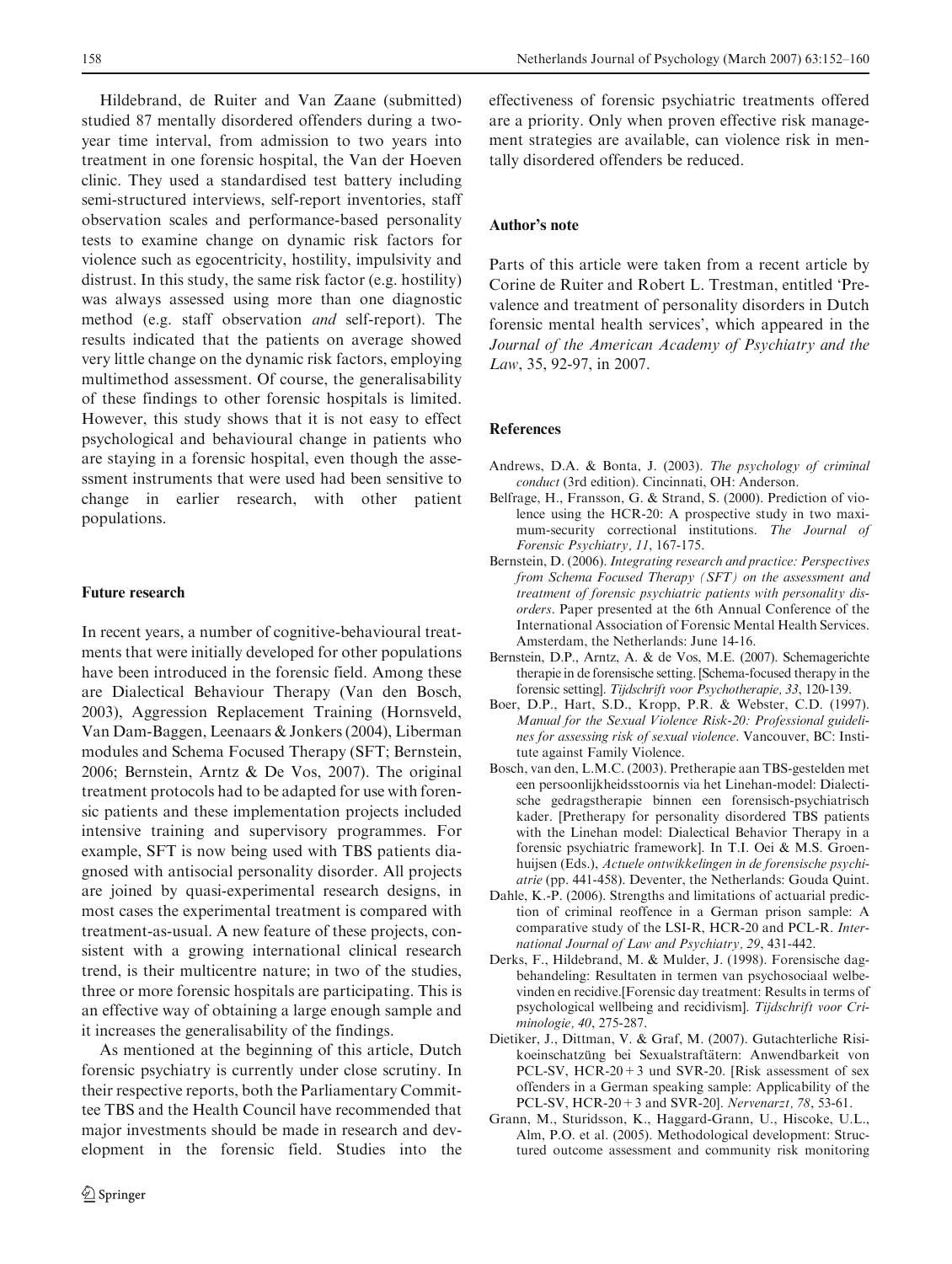(SORM). International Journal of Law and Psychiatry, 28, 442- 456.

- Land, H., van 't, van Duijvenbooden, K., van der Plas, A. & Wolf, J. (2005). Opgevangen onder dwang: Procesevaluatie strafrechtelijke opvang verslaafden. [Treated under mandate: Process evaluation of the prison treatment of drug addicts]. The Hague, the Netherlands: Ministry of Justice.
- Land, H. van 't, de Ruiter, C., van den Berg, M. & Schoemaker, C. (2005). Ambulante forensische psychiatrie [Outpatient forensic psychiatry]. In: Branchreport Ministry of Health. The Hague, the Netherlands: Ministry of Health. http://www. brancherapporten.minvws.nl.
- Health Council of the Netherlands (2006). Prevention and treatment of the antisocial personality disorder. The Hague: Author. Publication no. 2006/007.
- Greeven, P.G.J. & de Ruiter, C. (2004). Personality disorders in a Dutch forensic psychiatric sample: Changes with treatment. Criminal Behaviour and Mental Health, 14, 280-290.
- Hare, R.D. (2003). Hare Psychopathy Checklist-Revised Second Edition. Technical Manual. Toronto, Ontario: Multi-Health Systems.
- Hildebrand, M. (2004). Psychopathy in the treatment of forensic psychiatric patients: Assessment, prevalence, predictive validity and clinical implications. Amsterdam: Dutch University Press.
- Hildebrand, M., Hesper, B.L., Spreen, M. & Nijman, H.L.I. (2005). De waarde van gestructureerde risicotaxatie en van de diagnose psychopathie: een onderzoek naar de betrouwbaarheid en predictieve validiteit van de HCR-20, HKT-30 en PCL-R. [The importance of structured risk assessment and of the diagnosis of psychopathy: A study into the reliability and predictive validity of the HCR-20, HKT-30 and PCL-R]. Utrecht, the Netherlands: Expertisecentrum Forensische Psychiatrie.
- Hildebrand, M. & de Ruiter, C. (2004). PCL-R psychopathy and its relation to DSM-IV Axis I and Axis II disorders in a sample of male forensic psychiatric patients in the Netherlands. International Journal of Law and Psychiatry, 27, 233-248.
- Hildebrand, M., Ruiter, C. de & Beek, D. van (2001). SVR-20. Richtlijnen voor het beoordelen van het risico van seksueel gewelddadig gedrag. [SVR-20. Guidelines for the assessment of risk of sexual violence]. Utrecht, the Netherlands: Forum Educatief.
- Hildebrand, M., de Ruiter, C. & van Zaane, B. (submitted). PCL-R psychopathy and change in dynamic risk factors during inpatient psychiatric treatment.
- Hildebrand, M., Spreen, M., Schönberger, H.J.M., Augustinus, F. & Hesper, B.L. (2006). Onttrekkingen tijdens verlof, ontvluchtingen, en recidives tijdens de tbs-behandeling in de jaren 2000- 2005. [Absconding during leave, escapes and recidivism during forensic psychiatric treatment between 2000-2005]. Utrecht, the Netherlands: Expertisecentrum Forensische Psychiatrie.
- Hildebrand, M., Schönberger, H.J.M. & Spreen, M. (2007). Onttrekkingen en recidives tijdens verlof gedurende de tbs-behandeling nader bekeken. [A closer look at absconding and recidivism during forensic psychiatric treatment]. Utrecht, the Netherlands: Expertisecentrum Forensische Psychiatrie.
- Hornsveld, R.H.J., van Dam-Baggen, C.M.J., Leenaars, P.E.M. & Jonkers, Ph.J. (2004). Aggressiehanteringstherapie voor forensisch-psychiatrische patiënten met gewelddelicten: Ontwikkeling en praktijk. [ Aggression Replacement Training for forensic psychiatric patients with violent offenses: Development and practice]. Tijdschrift voor Psychotherapie, 30, 22-37.
- Hyler, S.E. & Rieder, R.O. (1997). Personality Disorder Questionnaire-Revised. New York: New York State Psychiatric Institute.
- Jacobson, N.S. & Truax, P. (1991). Clinical significance: A statistical approach to defining meaningful change in psychotherapy research. Journal of Consulting and Clinical Psychology, 59, 12-19.
- McPherson, G.J.D. (2003). Predicting escalation in sexually violent recidivism: Use of the SVR-20 and PCL:SV to predict outcome with non-contact recidivists and contact recidivists. Journal of Forensic Psychiatry and Psychology, 14, 615-627.
- Melton, G.B., Petrila, J., Poythress, N.G. & Slobogin, C. (1997). Psychological evaluations for the courts: A handbook for mental health professionals and lawyers. Second edition. New York: Guilford.
- Parliamentary Committee TBS (2005). Tbs, vandaag over gisteren en morgen. [TBS, today about yesterday and tomorrow]. The Hague, the Netherlands: Sdu Publishers.
- Pfohl, B., Blum, N. & Zimmerman, M. (1997). Structured Interview for DSM-IV Personality. Washington, DC: American Psychiatric Press.
- Philipse, M., Ruiter, C. de, Hildebrand, M. & Bouman, Y. (2000). HCR-20. Beoordelen van het risico van gewelddadig gedrag. Versie 2. [HCR-20. Assessing the risk of violence. Version 2] Nijmegen/Utrecht, the Netherlands: Prof.mr. W.P.J. Pompestichting / Dr. Henri van der Hoeven Stichting.
- Rogers, R. (2000). The uncritical acceptance of risk assessment in forensic practice. Law and Human Behavior, 24, 595-605.
- Ruiter, C. de, & Greeven, P.G.J. (2000). Personality disorders in a Dutch forensic psychiatric sample: Convergence of interview and self-report measures. Journal of Personality Disorders, 14, 162-170.
- Ruiter, C., de & Hildebrand, M. (2003). The dual nature of forensic psychiatric practice: Risk assessment and management under the Dutch TBS-order. In: P.J. van Koppen & S.D. Penrod (Eds.) Adversarial vs. inquisitorial justice: Psychological perspectives on criminal justice systems (pp. 91-106). New York: Plenum Press.
- Timmerman, I.G.H. & Emmelkamp, P.M.G. (2001). The prevalence and comorbidity of Axis I and Axis II disorders in a group of forensic patients. International Journal of Offender Therapy and Comparative Criminology, 45, 136-149.
- Timmerman, I.G.H. & Emmelkamp, P.M.G. (2005). The effects of cognitive-behavioural treatment for forensic inpatients. International Journal of Offender Therapy and Comparative Criminology, 49, 590-606.
- Vogel, V. de, de Ruiter, C., van Beek, D. & Mead, G. (2004). Predictive validity of the SVR-20- and Static-99 in a Dutch sample of treated sex offenders. Law and Human Behavior, 28, 235-251.
- Vogel, V. de, de Ruiter, C., Hildebrand, M., Bos, B. & van de Ven, P. (2004). Type of discharge and risk of recidivism measured by the HCR-20: A retrospective study in a Dutch sample of treated forensic psychiatric patients. International Journal of Forensic Mental Health, 3, 149-165.
- Vogel., V. de & de Ruiter, C. (2006). Structured professional judgment of violence risk in forensic clinical practice: A prospective study into the predictive validity of the Dutch HCR-20. Psychology, Crime and Law. 12, 321-336.
- Vogel, V., de, de Ruiter, C. & Bouman, Y. (2007). Meting van protectieve factoren en het belang ervan voor behandeling in de forensische setting: Introductie van de SAPROF. [Measuring protective factors and their relevance in forensic psychiatric treatment: Introduction of the Structured Assessment of PROtective Factors] Tijdschrift voor Psychotherapie, 33, 102- 119.
- Vogel, V. de, de Ruiter, C., Bouman, Y. & de Vries Robbé (2007). Structured Assessment of PROtective Factors for violence risk (SAPROF). Utrecht: Forum Educatief.